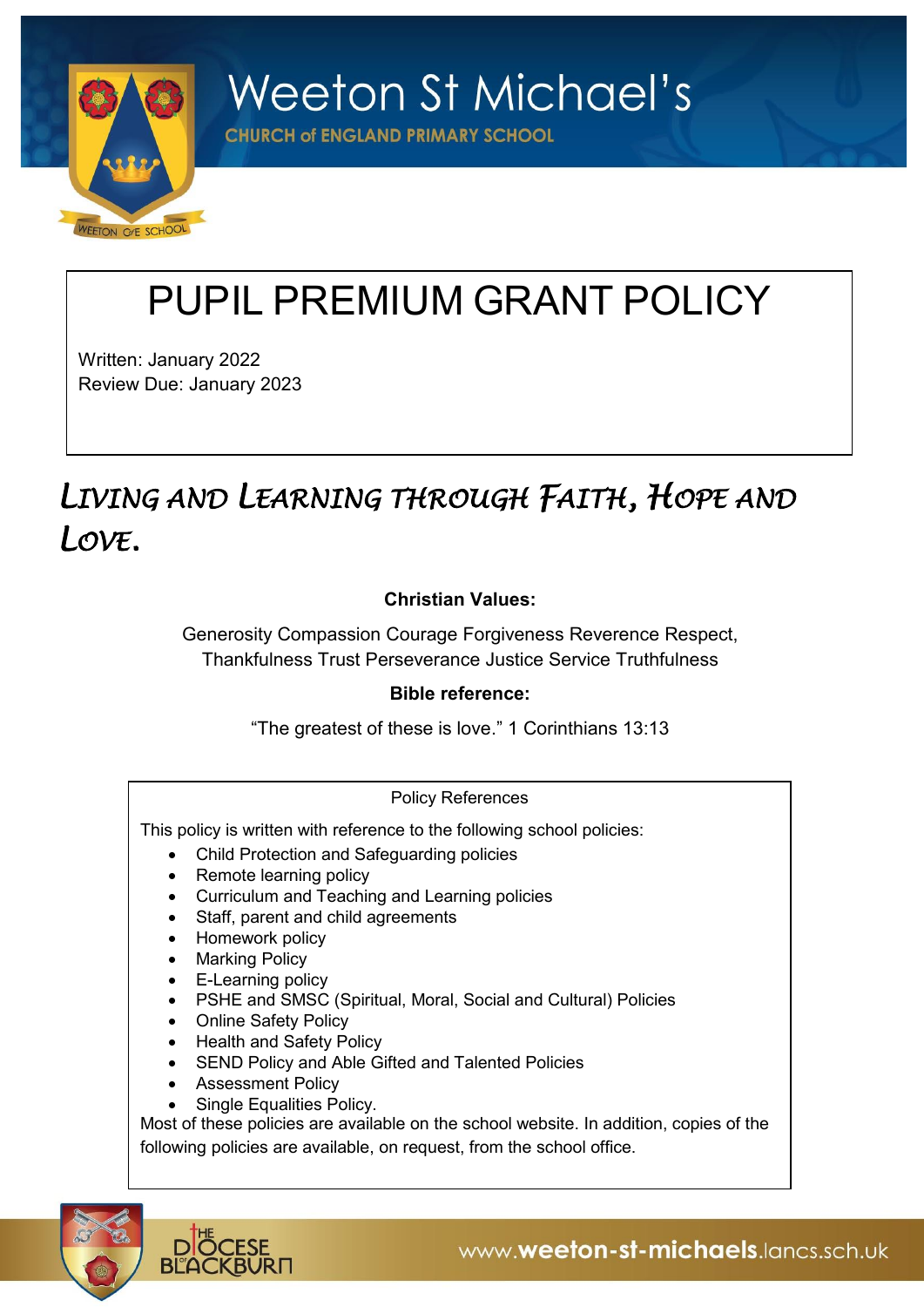The Pupil Premium was introduced in April 2011, and paid by means of a specific grant based on school census figures for pupils.

Pupil Premium is calculated by the number of FSM children at the school in addition to the number of looked after children, who attend the school, calculated using the Children Looked After data returns. A premium has also been introduced for children whose parents are currently serving in the armed forces. This service premium is designed to address the emotional and social well-being of these pupils. The Pupil Premium is additional to main school funding and it will be used by this school to address any underlying inequalities between children eligible by ensuring that funding reaches the pupils who need it most.

#### **OBJECTIVES:**

• The Pupil Premium will be used to provide additional educational support to improve the progress and to raise the standard of achievement for these pupils;

• The funding will be used to reduce the gap between the achievement of these pupils and their peers;

• As far as its powers allow the school will use the additional funding to address any underlying inequalities between children eligible for Pupil Premium and others;

• We will ensure that the additional funding reaches the pupils who need it most and that it makes a significant impact on their education and lives.

#### **STRATEGIES:**

• Pupil Premium will be clearly identifiable within the budget;

• The Head teacher, in consultation with the governors and senior staff, will decide how the Pupil Premium is spent for the benefit of entitled pupils;

• The school will assess what additional provision should be made for the individual pupils;

• The school will be accountable for how it has used the additional funding to support the achievement of those pupils covered by the Pupil Premium and the Head teacher will report to the governing body and parents on how effective the intervention has been in achieving its aims;

• We will publish online information annually about how we have used the funding;

• We will ensure that parents, governors and others are made fully aware of the attainment of pupils covered by the Premium;

• We will seek to further develop strategies and interventions which can improve the progress and attainment of these pupils ;

• Where other support mechanisms are withdrawn we will seek to address this through the PP funding where appropriate (eg. counselling);